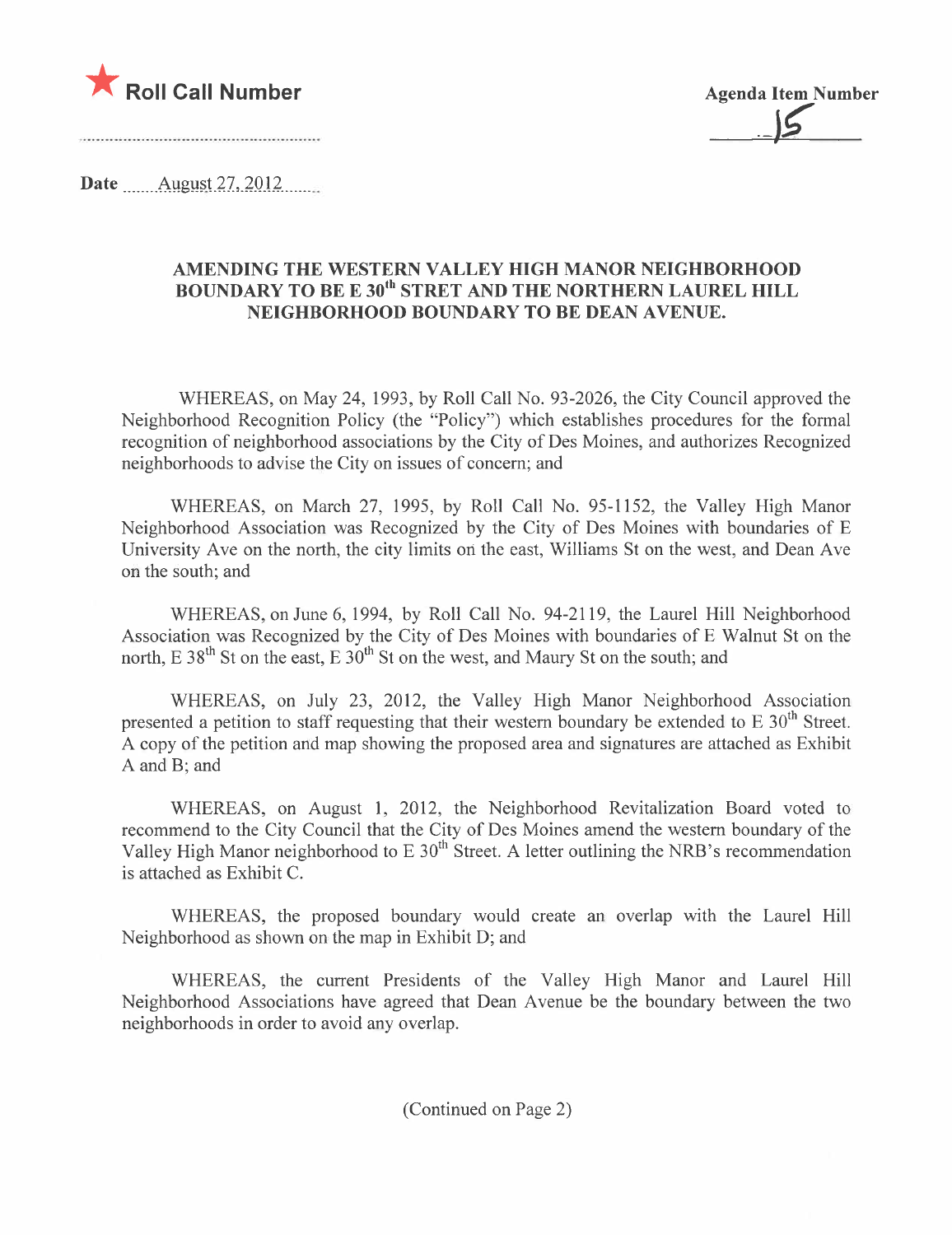

Da te ...... \_ .Al!gll~t)7. ,)QJ.Z. m.....

\* Roll Call Number Agenda Item Number 4. Agenda Item Number 4. Agenda Item Number 1. Agenda Item Number 1. Agenda Item Number 1. Agenda Item Number 1. Agenda Item Number 1. Agenda Item Number 1. Agenda Item Number 1. Agend

-2-

NOW, THEREFORE, BE IT RESOLVED by the City Council of the City of Des Moines, Iowa, that the western boundary of the Valley High Manor neighborhood be amended to E  $30<sup>th</sup>$ Street and the northern boundary of the Laurel Hill neighborhood be amended to Dean A venue.

(Council Communication Number 12 -  $464$ )

MOVED by \_\_\_\_\_\_\_\_\_\_\_\_\_\_\_\_\_\_\_\_\_\_\_\_\_\_\_\_\_\_to adopt.

FORM APPROVED:

Michael F. Kelley Assistant City Attorney

| <b>COUNCIL ACTION</b> | <b>YEAS</b> | <b>NAYS</b> | <b>PASS</b> | <b>ABSENT</b>   | <b>CERTIFICATE</b>                                                                                   |  |  |  |
|-----------------------|-------------|-------------|-------------|-----------------|------------------------------------------------------------------------------------------------------|--|--|--|
| <b>COWNIE</b>         |             |             |             |                 |                                                                                                      |  |  |  |
| <b>COLEMAN</b>        |             |             |             |                 | I, DIANE RAUH, City Clerk of said City hereby                                                        |  |  |  |
| <b>GRIESS</b>         |             |             |             |                 | certify that at a meeting of the City Council of<br>said City of Des Moines, held on the above date, |  |  |  |
| <b>HENSLEY</b>        |             |             |             |                 | among other proceedings the above was adopted.                                                       |  |  |  |
| <b>MAHAFFEY</b>       |             |             |             |                 |                                                                                                      |  |  |  |
| <b>MEYER</b>          |             |             |             |                 | IN WITNESS WHEREOF, I have hereunto set my<br>hand and affixed my seal the day and year first        |  |  |  |
| <b>MOORE</b>          |             |             |             |                 | above written.                                                                                       |  |  |  |
| <b>TOTAL</b>          |             |             |             |                 |                                                                                                      |  |  |  |
| <b>MOTION CARRIED</b> |             |             |             | <b>APPROVED</b> |                                                                                                      |  |  |  |
|                       |             |             |             |                 |                                                                                                      |  |  |  |
|                       |             |             |             | Mayor           | City                                                                                                 |  |  |  |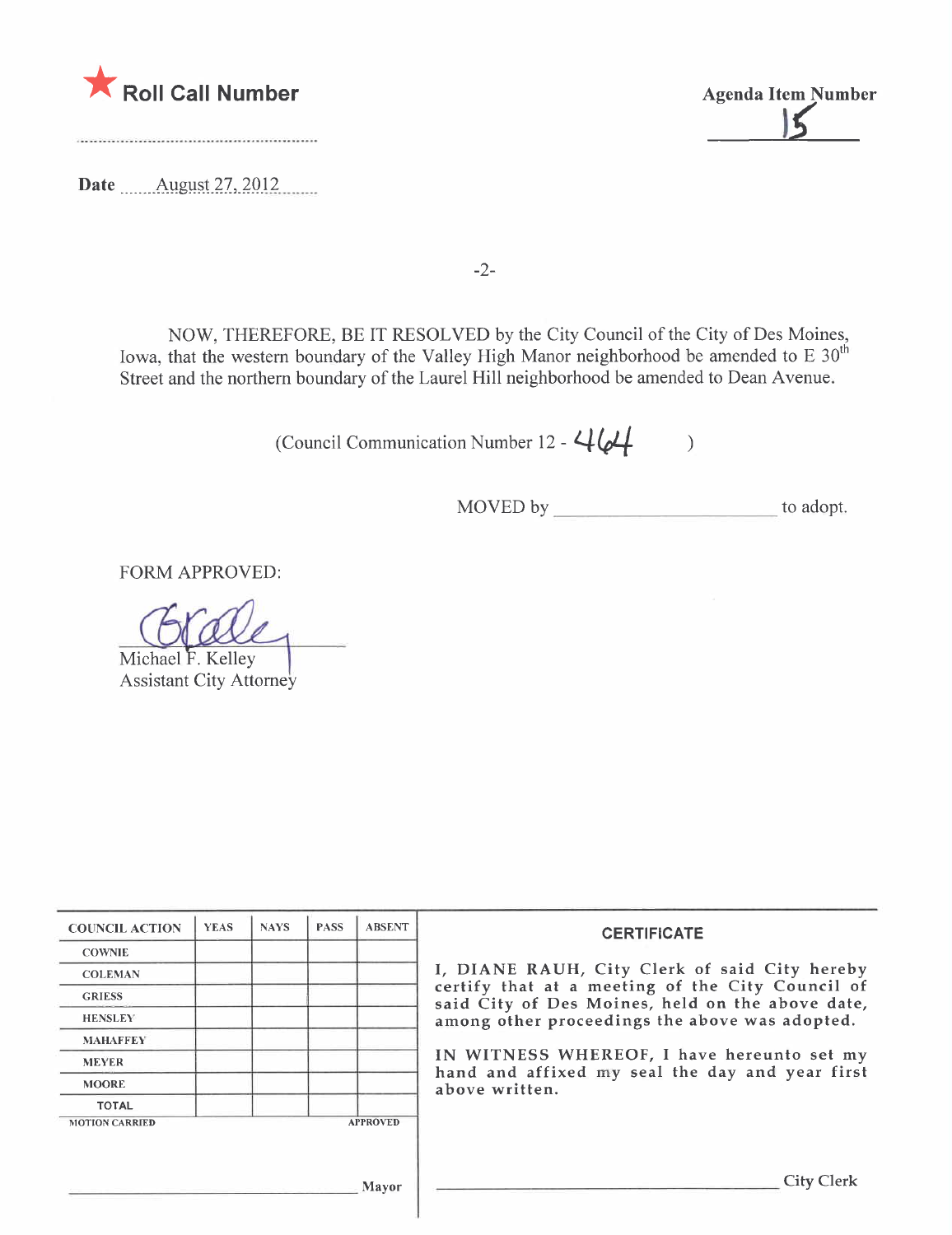

Valley High Manor Petition Signatures Valley High Manor Petition Signatures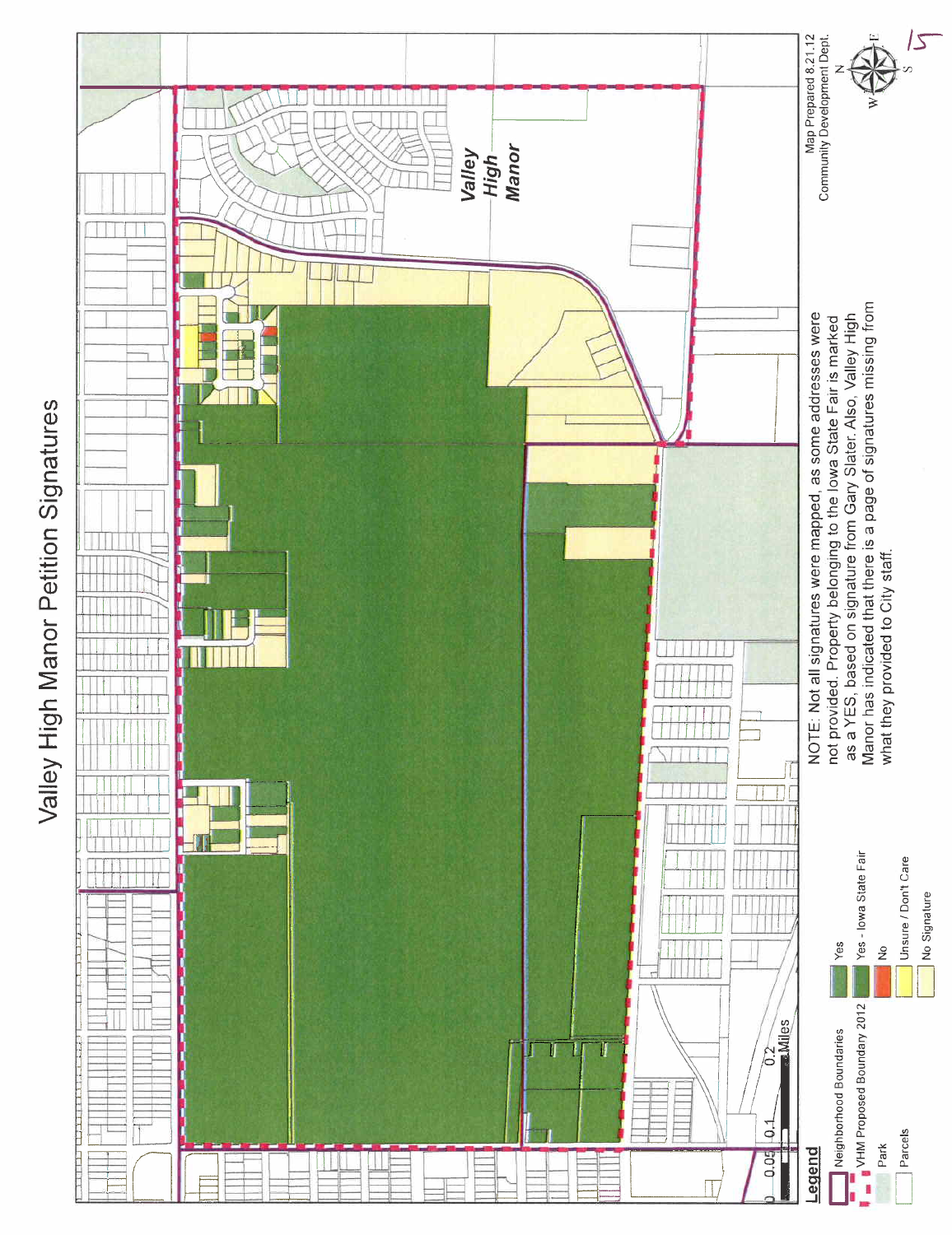# Valley High Manor Proposed Boundary 15



**W** Overlapping Area



Neighborhood Boundaries

- VHM Proposed Boundary 2012

Park

Parcels

Residential Parcels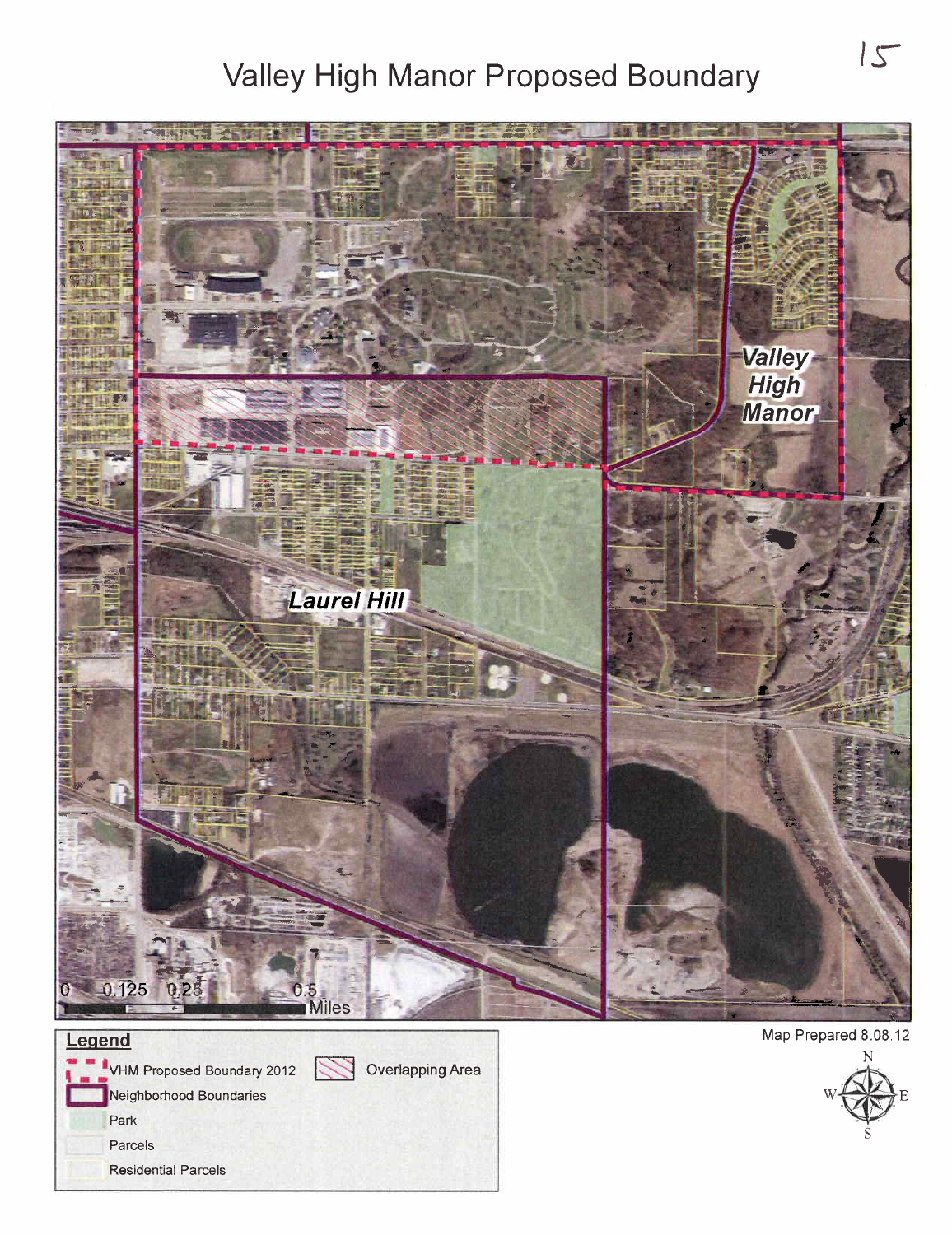



#### Community Development Department Neighborhood Revitalization Board

August 20, 2012

The Honorable Mayor and Members of the City Council,

At our meeting on August 1, 2012, Harlan Donaldson, President of the Valley High Manor Neighborhood Association, presented a petition proposing to expand the neighborhood boundaries, The curent neighborhood boundaries are E University Ave on the north, the city limits on the east, Wiliams Street on the west, and Dean Ave on the south. The proposed expansion would extend the neighborhood west to  $E 30<sup>th</sup>$  Street, incorporating an area of the city that is not currently represented by a neighborhood association, including the Iowa State Fairgrounds. The Valley High Manor Neighborhood Association did extensive outreach among their current members and in the proposed new area to explore the desire for such a change; The petition included signatures from both residents and businesses located in the proposed area, as well as a representative of the Iowa State Fairgrounds.

The Neighborhood Revitalization Board approves of this change and therefore recommends that Council take action to amend the western boundary of the Valley High Manor neighborhood to E 30<sup>th</sup> Street on

the west.<br>Sincerely,  $Sineerely,$ Laura B. Mundy, Chair **2004** Laura B. Mundy, Chair<br>Neighborhood Revitalization Board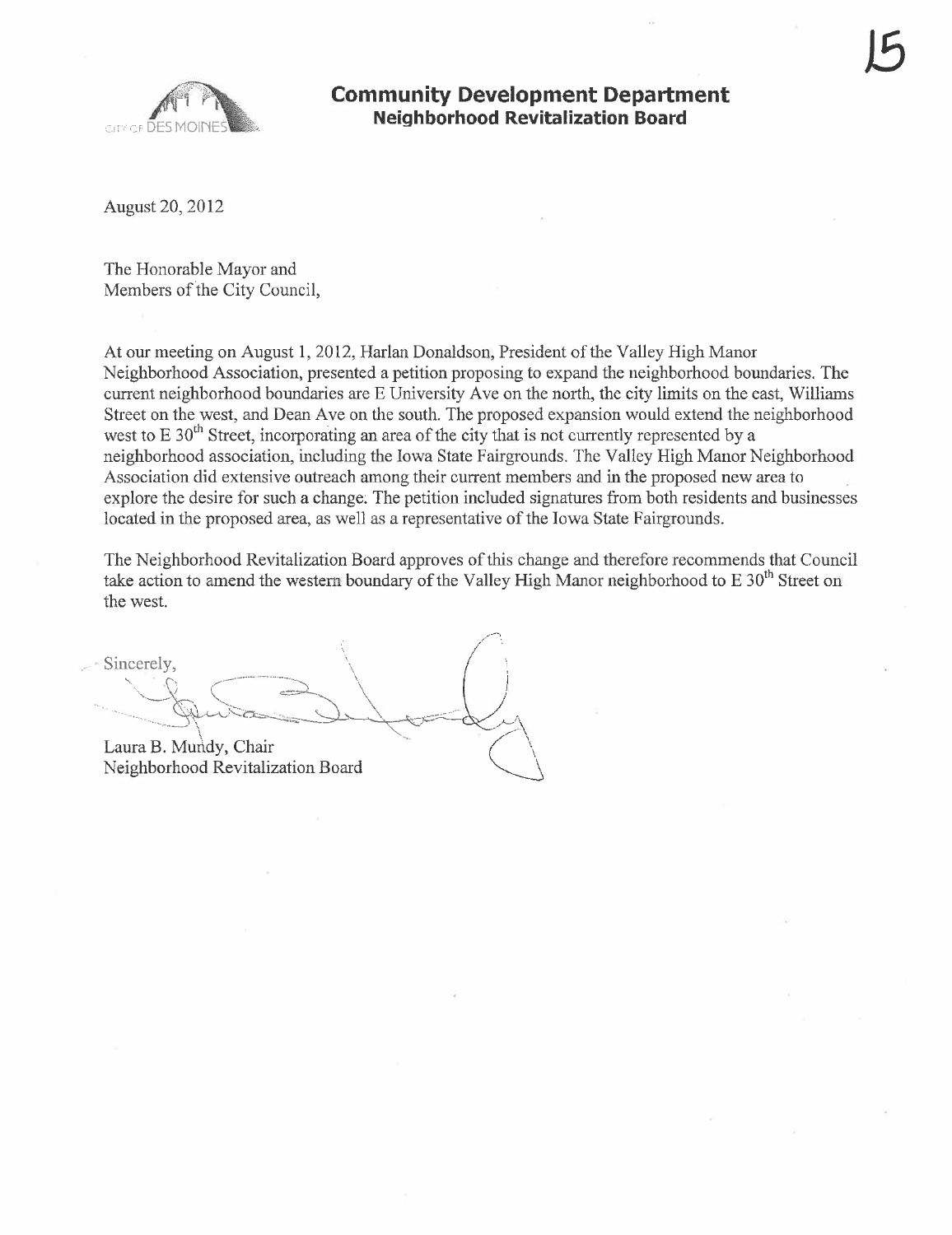

 $\mathcal{N} \cap \mathbb{Q}$  $\lambda$  //  $\lambda$   $\lambda$   $\lambda$   $\lambda$  $\Omega$  $(0, +)^n$ 

 $|S|$ 

Hello Neighbor,

I am writing to invite you to become a part of Valley High Manor Neighborhood, our established and City Recognized, Neighborhood, The benefits for you are:

- . You would have an assigned police officer by virtue of being in a neighborhood,
- · Statistics on crimes can be pulled up as an entire neighborhood instead of being kept only block by block which is all that is done with "unincorporated" areas of the City.
- · Neighborhoods have more leverage with the City Council than individual neighbors.

The Valley High Manor Neighborhood is every home East of Williams Street on the South side of University. We are checking to see if your homes West of us down to E  $30<sup>th</sup>$  Street, are interested.

Please join us at the Four Mile Center, E 37<sup>th</sup> and Easton, on April 19<sup>th</sup> at 6:30 to get acquainted and find out what other benefits come to Recognized Neighborhoods. Let's see if we have enough common interests and problems to warrant moving the boundaries,

 $\frac{1}{2}$   $\frac{1}{2}$ 

 $\mathcal{L}$  ,  $\mathcal{L}$ 

. The set of  $\mathcal{N}$  is the set of  $\mathcal{N}$ 

 $\mathcal{M} \cup \mathcal{M}$ 

 $\sqrt{2}$ 

"

 $\setminus \setminus \ldots$  $\sqrt{2\pi}$ \_\_1-  $~<~$ 

 $\ell$ *i in* 

\;')\ ( \ i '\' t\ '. l) \" '1\ - \... \ -\------ /--j:\

If you want to find out more about us go to this link http://www.neighborhoodlink.com/Vallev High Manor

Or just Google us

Harlan Donaldson \ ' \~\,

Pres. Valley High Manor